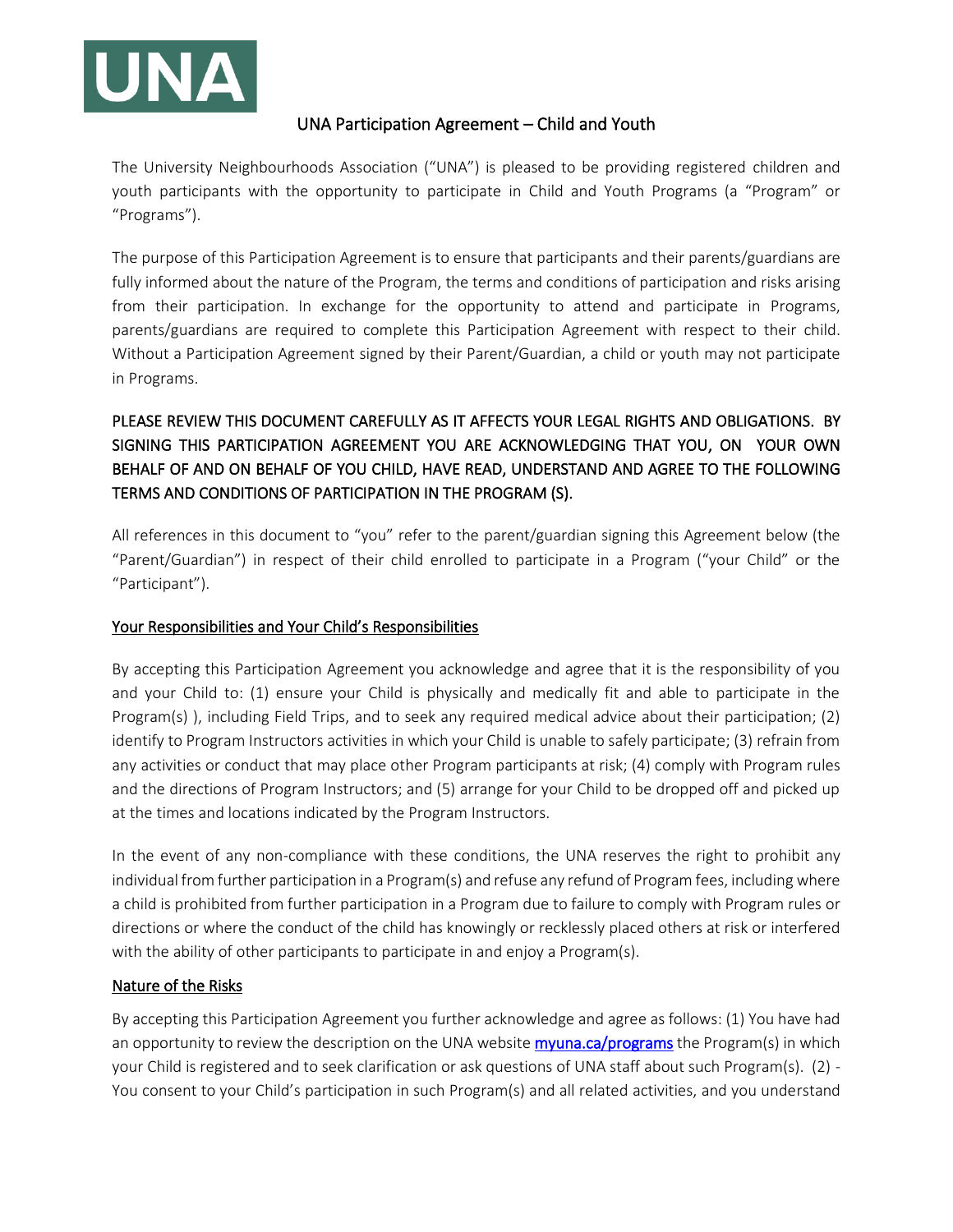

and acknowledge that your Child's participation in the Program(s) may expose them to risk, including through their attendance and participation in such Program(s), which may include the use of the facilities and lands owned, occupied or used by the University of British Columbia or the UNA, including but not limited to: roadways, parking areas, shower rooms, hallways, stairs, elevators, change rooms, gymnasiums, pools, meeting rooms, eating areas, banquet rooms, fields, campus buildings and other facilities, (collectively the "UNA Facilities"). (3) Your Child's participation in a Program(s) is voluntary, and you understand and agree to assume any and all risks associated with their participation in such Program, whether or not the UNA has disclosed those risks to you, including the possibility of illness (including COVID 19 infection), injury, psychological injury or stress, pain, suffering, permanent or temporary disability, property or economic loss, even death and other unforeseen risks (collectively the "Losses" and each a "Loss").

## Field Trips

Some Programs include field trips or other activities taking place outside of the UNA Facilities ("Field Trips"). It is your responsibility to provide us with up to date contact information and to review all materials we send to you concerning such Field Trips. The UNA reserves the right to require written consent from you as a condition of Your Child's participation in a Field Trip ("Consent"). The terms of such Consents shall be in addition to the terms and conditions set out in this Agreement.

### COVID-19

COVID-19 has been declared a global pandemic and a threat to community health and safety. COVID-19 is an infectious disease and community transmission of this disease is possible. The risk of infection increases when individuals gather together or are in close contact. Infection with COVID-19 may cause serious illness and potentially fatal health consequences.

The UNA cannot be certain that a person (of any age) will not contract COVID 19 while present at UNA Facilities, including while participating in the Program(s), but we have taken steps to develop and implement COVID-19 Safety Policies which are intended to reduce risk. Those Policies are available for your review at [myuna.ca/recreation-policies/](https://www.myuna.ca/recreation-policies/). While the UNA has implemented preventive measures, the risk remains that a COVID-19 outbreak could occur and there is no guarantee that UNA Facilities or Programs are free of infection.

By signing this Participation Agreement, you acknowledge and agree as follows:

- You have read and will comply with the Safety Policies;
- It is vital that no person experiencing Covid symptoms visits the UNA Facilities.
- We do not employ health professionals and do not screen for potential illness.
- While hygiene will be emphasized, physical distancing amongst the children who participation in the Program(s) may not be enforced by the UNA or may not be possible to enforce.
- Please note: If your child is displaying symptoms of respiratory distress or illness, they will be asked not to participate in the Program.